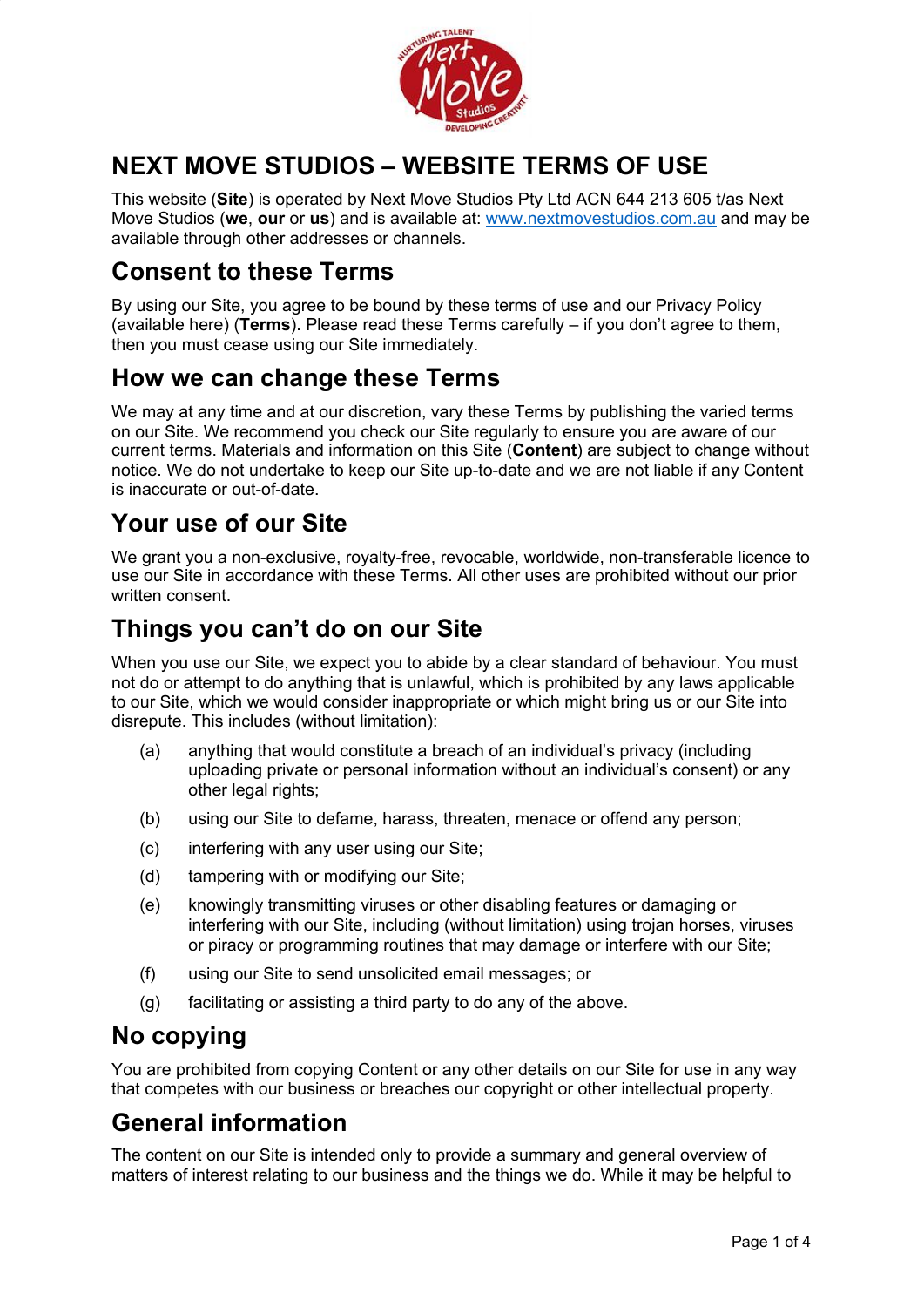

you, it is not intended to be comprehensive and to this end, it does not take into account your specific needs, objectives or circumstances, and it is not advice.

While we use reasonable attempts to ensure the accuracy and completeness of all content on our Site, we make no representation or warranty in relation to it, to the maximum extent permitted by law. You should always obtain professional advice appropriate to your own circumstances from an appropriate professional. If you require unique advice for your circumstances from us, please contact us to book a one on one consult.

#### **Intellectual Property rights**

Unless otherwise indicated, we own or licence all rights, title and interest (including intellectual property rights) in our Site and all of our Content. Your use of our Site and your use of and access to any Content does not grant or transfer to you any rights, title or interest in relation to our Site or our Content. You must not:

- (a) copy or use, in whole or in part, any Content;
- (b) reproduce, retransmit, distribute, disseminate, sell, publish, broadcast or circulate any Content to any third party; or
- (c) breach any intellectual property rights connected with our Site or our Content, including (without limitation) altering or modifying any of our Content, causing any of our Content to be framed or embedded in another website or platform, or creating derivative works from our Content.

#### **Content you upload**

We encourage you to interact with our Site. You may be permitted to post, upload, publish, submit or transmit relevant information and content (**User Content**) on our Site. If you make any User Content available on or through our Site, you grant to us a worldwide, irrevocable, perpetual, non-exclusive, transferable, royalty-free licence to use the User Content, with the right to use, view, copy, adapt, modify, distribute, licence, transfer, communicate, publicly display, publicly perform, transmit, stream, broadcast, access, or otherwise exploit such User Content on, through or by means of our Site.

You agree that you are solely responsible for all User Content that you make available on or through our Site. You represent and warrant that:

- (a) you are either the sole and exclusive owner of all User Content or you have all rights, licences, consents and releases that are necessary to grant to us the rights in such User Content (as contemplated by these Terms); and
- (b) neither the User Content nor the posting, uploading, publication, submission or transmission of the User Content or our use of the User Content on, through or by means of our Site will infringe, misappropriate or violate a third party's intellectual property rights, or rights of publicity or privacy, or result in the violation of any applicable law or regulation.

We do not endorse or approve, and are not responsible for, any User Content. We may, at any time (at our sole discretion), remove any User Content.

## **Third party sites**

Our Site may contain links to websites operated by third parties. Unless we tell you otherwise, we do not control, endorse or approve, and are not responsible for, the content on those websites. We recommend that you make your own investigations as to the suitability of those websites.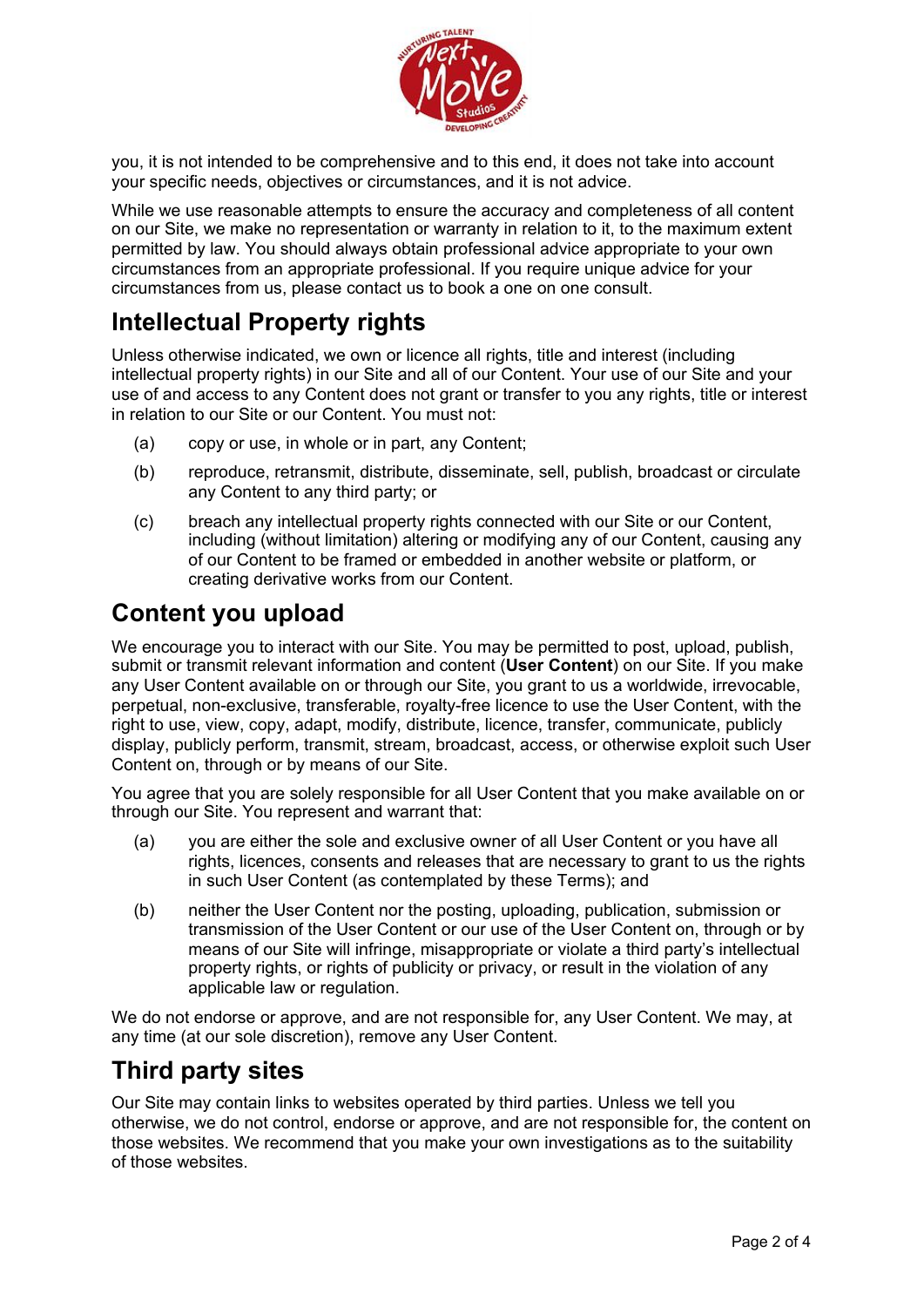

## **Warranties and disclaimers**

To the maximum extent permitted by law, we make no representations or warranties about our Site or our Content, including (without limitation) that:

- (a) they are complete, accurate, reliable, up-to-date and suitable for any particular purpose;
- (b) access will be uninterrupted, error-free or free from viruses; or
- (c) our Site will be secure.

You read, use and act on our Site and our Content at your own risk.

## **Limited Liability**

To the maximum extent permitted by law, we are not responsible for any loss, damage or expense, however it arises, whether direct or indirect and/or whether present, unascertained, future or contingent (**Liability**) suffered by you or any third party, arising from or in connection with your use of our Site and/or our Content and/or any inaccessibility of, interruption to or outage of our Site and/or any loss or corruption of data and/or the fact that our Content is incorrect, incomplete or out-of-date.

#### **When you are no longer able to use our Site**

We may, at any time and without notice to you, discontinue our Site, in whole or in part. We may also exclude any person (including you) from using our Site, at any time and at our sole discretion. We are not responsible for any loss, damage or Liability you may suffer arising from or in connection with any such discontinuance or exclusion.

#### **Indemnity**

To the maximum extent permitted by law, you must indemnify us, and hold us harmless, against any Liability suffered or incurred by us arising from or in connection with your use of our Site or any breach of these Terms or any applicable laws by you. This indemnity is a continuing obligation, independent from the other obligation under these Terms, and continues after these Terms end. It is not necessary for us to suffer or incur any Liability before enforcing a right of indemnity under these Terms.

#### **Termination**

These Terms are effective until terminated by us, which we may do at any time and without notice to you. In the event of termination, all restrictions imposed on you by these Terms and limitations of liability set out in these Terms will survive.

#### **Password secrecy**

We may choose to issue you with a username and password to enable you to access features on our website. If we do, you must keep those details confidential and remain responsible for their misuse if these items are not kept confidential.

## **If part of these Terms isn't right**

If a provision of these Terms is held to be void, invalid, illegal or unenforceable, that provision must be read down as narrowly as necessary to allow it to be valid or enforceable. If it is not possible to read down a provision (in whole or in part), that provision (or that part of that provision) is severed from these Terms without affecting the validity or enforceability of the remained of that provision or the other provisions in these Terms.